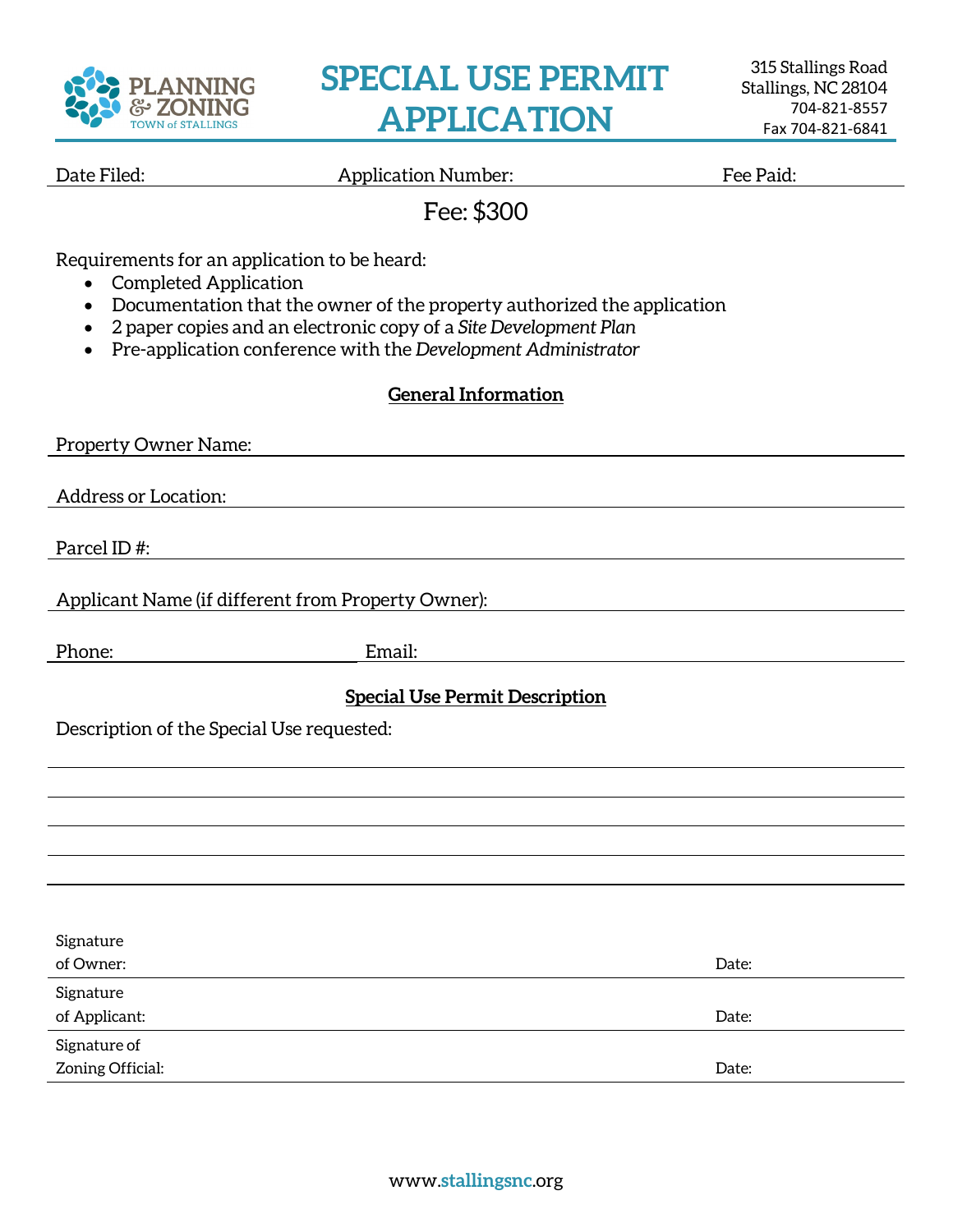

## **Statement of Justification**

**The use or development is located, designed, and proposed to be operated so as to maintain or promote the public health, safety, and general welfare:**

**The use or development complies with all required regulations and standards of this Ordinance and with all other applicable regulations:**

**The use or development is located, designed, and proposed to be operated so as not to substantially injure the value of adjoining or abutting property, or that the use or development is a public necessity:**

**The use or development will be in harmony with the area in which it is to be located and conforms to the general plans for the land use and development of Town of Stallings and its environs:**